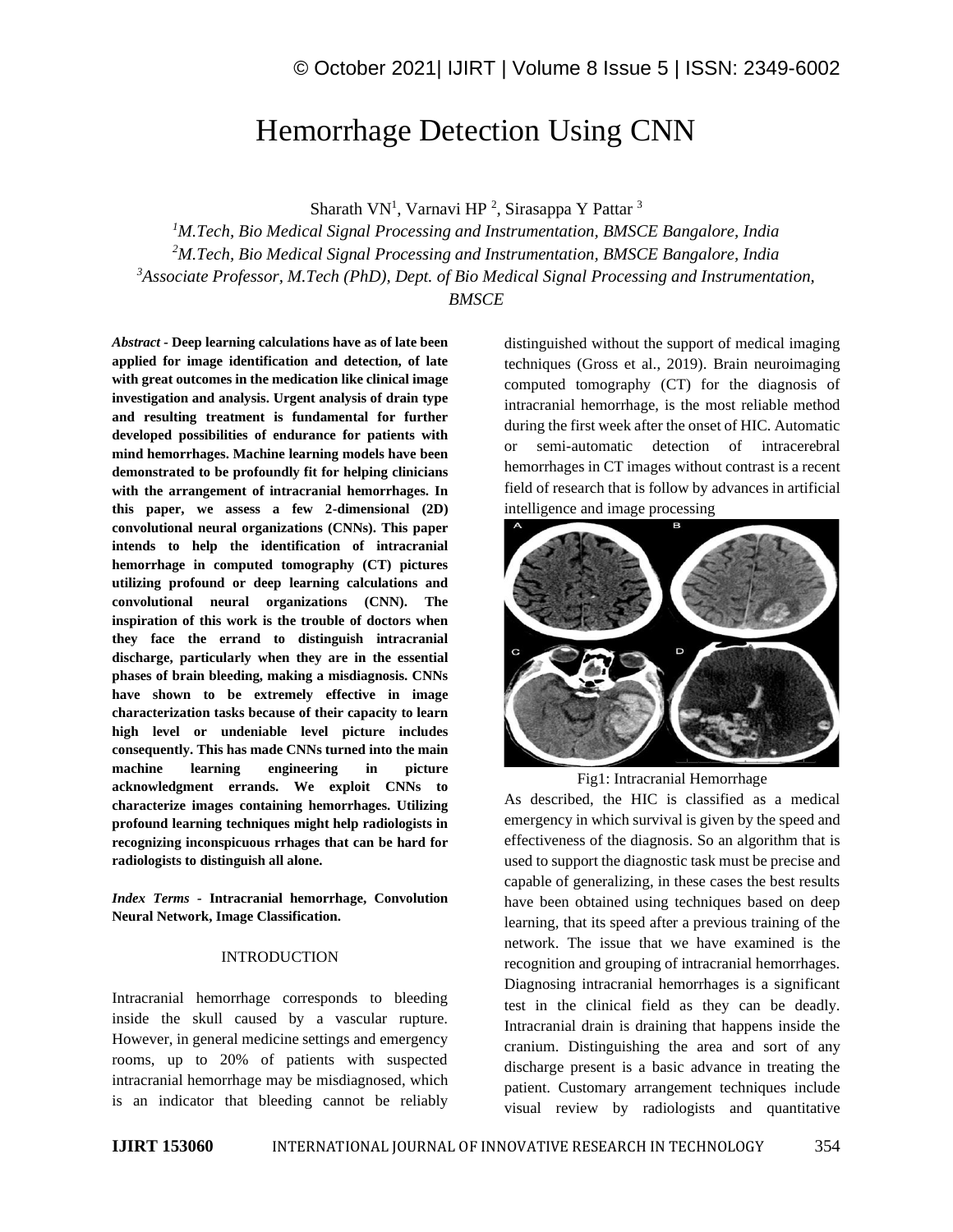assessment. The interaction is tedious, time consuming and requires profoundly prepared radiologists. A powerful and productive robotized drain identification and characterization calculation i.e.., algorithm is very important to clinical facilities. A calculation, for example, the one we depict, that is fit for deciding the kind of hemorrhage would help. CNNs have shown to be exceptionally effective in image classification because of their capacity to learn significant level images includes naturally. This has made CNNs turned into the main AI design in image recognition. We exploit CNNs to characterize pictures containing hemorrhages. Utilizing profound learning techniques might help radiologists in recognizing unpretentious hemorrhages that can be hard for radiologists to distinguish all alone.

## II.METHODOLOGY

CNNs have demonstrated to be extraordinarily compelling in image classification due to their ability to learn huge level images incorporates normally. This has made CNNs transformed into the principal AI plan in image recognition. We exploit CNNs to portray pictures containing hemorrhages. Using significant learning strategies may help radiologists in perceiving straightforward hemorrhages that can be difficult for radiologists to separate in isolation.

The CNN is applied to the preprocessed images. The layered engineering and the architecture of deep learning models are comprising of three convolutional 2D, two max-pooling, one worldwide normal pooling and completely associated thick layers as introduced. The layer is completely associated that extricates the elements from the image information and pass it to the next layer. Eventually, the thick layer drops out the connections of the neuron to distinguish the mind discharge i.e., brain hemorrhage in the CT check images of the cerebrum. The proposed system is introduced in this paper.



# Fig2: Methodology of CNN

## *A. Pre-Processing:*

The learning period of the CNN model is the significant piece of the proposed study in light of the fact that in the clinical field, the determination of the brain hemorrhage is the most crucial part. The CT examine picture dataset needs more focus dependent on some filtration and improvements to upgrade the learning effectiveness of the preparation period of the CNN model. The preprocessing is the period of filtering, reshaping and improve the dataset quality to builds the presentation of the deep learning models. There are various techniques utilized in this review like resizing, flipping and increase of images i.e., augmentation is applied as a preprocessing to upgrade the quality and amount of the image's information.

## 1. Resize the images data

The preparation of the deep learning models' requirements to prepare on a similar size of the images. The resizing of the pictures into an equivalent size accelerates the learning system and diminishes the shot at overfitting. The presentation of the model and the precision rate additionally diminishes because of the deficiency of information during image resizing that is one of the provoking parts to resize the images information. In the proposed concentrate on 128 x 128 measurements are chosen to resize the images in a proper size. It is effective to defeat both overfitting and quick learning rate issues with the best precision rate.

2. Training and Testing Data Split

The train-test split is the cycle where the information split into a proper proportion for the train and the testing of the deep learning models. The brain hemorrhage is the health-related crisis in which the main part is to analyze accurately. For this reason, the deep learning models need to prepare with greatest information and afterward perform precise expectations. The 90% information chose for the preparation stage and 10% information for the testing stage. There are 200 images in which 100 images of Hemorrhage and 100 are of non-cerebrum discharge patients. The 180 pictures utilized for the preparation, from which 90 irregular images chose from Hemorrhage and 90 arbitrary pictures from non-mind discharge. The leftover 20 pictures utilized for testing reason from which 10 from Hemorrhage and the 10 pictures from non-mind discharge. Then, at that point, Image augmentation utilized on the preparation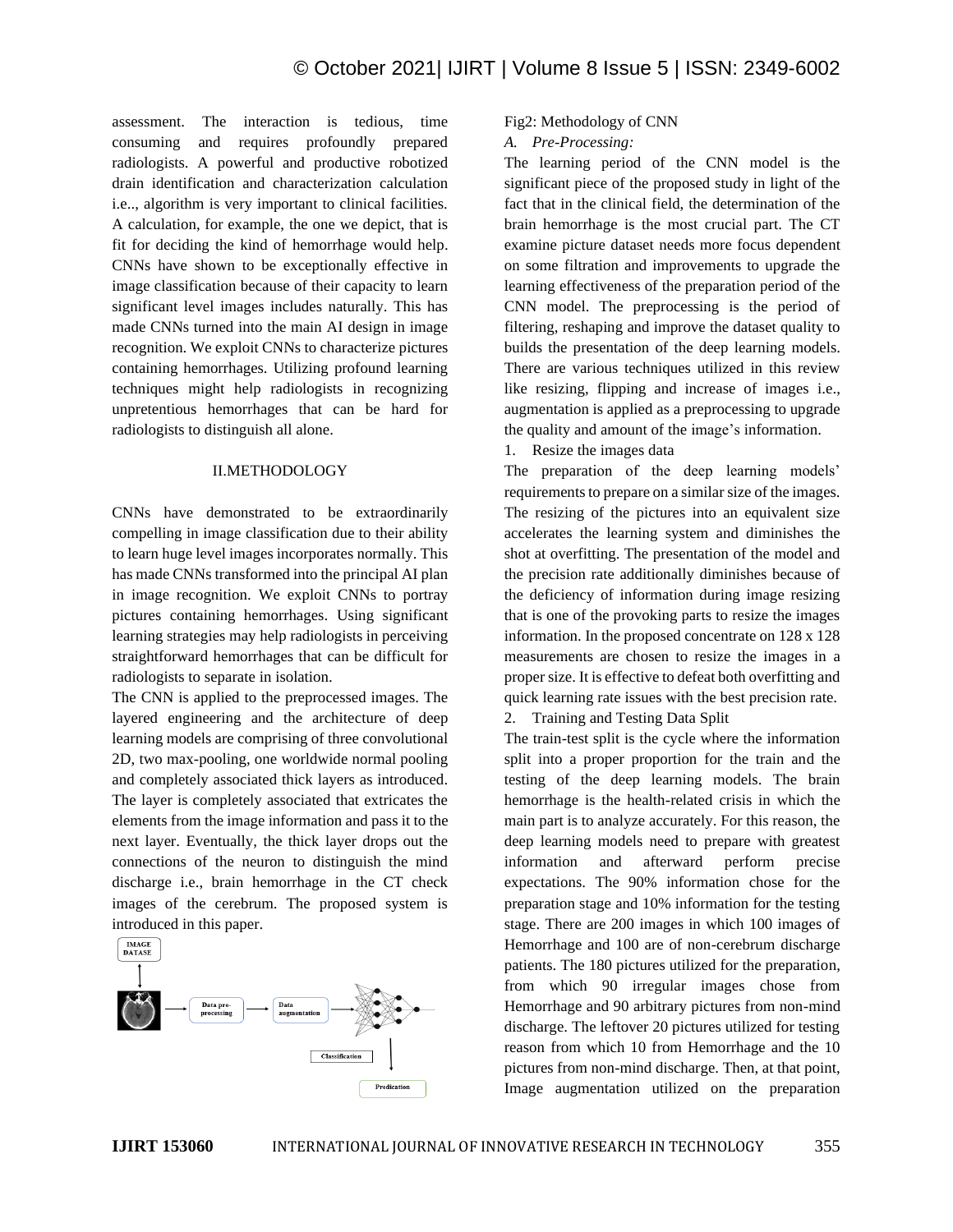information of 180 pictures to upgrade the learning of the deep learning models.



Fig3: Data sets Training and Testing

3. Data Augmentation

The image augmentation is the course of falsely make the information for the proficient learning and to expand the expectation exactness. In the ideas of deep learning a little dataset is the significant obstruction during the time spent learning. That is the reason image augmentation is utilized to misleadingly expand the training and testing dataset by flipping on a level plane or in an upward direction, rescaling, shearing, by expanding or diminishing the zoom range, by turning images at various points, by expanding or diminishing the width or tallness ranges and by utilizing fill mode. The image dataset has diverse pixel esteems and by rescaling the pixel worth of all the images change into the scope of  $[0,255]$  to  $[0, 1]$  to treat all the images in equivalent habits. By zooming at the scope of 0.05, shearing counter-clockwise heading, by moving scope of image stature and width at the scope of 0.05 with the filling mode at steady, the image expansion measure improves the little dataset for the augmentation.



## *Proposed Deep Learning Model:*

The image classification required long periods of endeavors and experienced people to build algorithms. Deep learning decreases the endeavors of years into hours or minutes that comprises of neural networks. In the area of nervous system science, i.e., neurology image classification is utilized for a huge scope. Image input comprises of pixel esteems as numeric that allotted to neuron. Every neuron contains a solitary numeric worth and association between neuron contain loads that address the strength between the neurons of various layers. In this review, Deep learning CNN, model is proposed to analyze the brain hemorrhage.

## *Convolution Neural Network (CNN) Model:*

Deep learning strategy CNN is comprising of an organization of layered engineering. CNN is for the most part utilized for image classification purposes. The raw pixels are extricated by the layered engineering of CNN from the images as elements. These layers are the info layer, 2D convolutional layer, max-pooling layer, worldwide normal pooling layer and dense layer are utilized in this review. The components are removed by each layer and pass those to the following layer. These components are arranged inside the model.

The center of the CNN is convolutional layer that play out the most complicated computational assignments than different layers. The convolutional layer relies upon the learnable channels. This layer convolves over the information image dependent on the responsive field size that is comparable to the channel size known as the bit. The bit size is spatially little like the picture size is 128x128X3 in pixels (width x tallness x measurements) then, at that point, the bit size is 3x3. The components of the portion are  $3x3x3$  where 3 is the profundity of the first picture. This bit initially begins to convolve over the picture from the left top corner then, at that point, push ahead unit by unit. The component savvy augmentation applies between the part numeric qualities and power upsides of the image. Every one of the increased qualities are summarized and give a solitary worth. After this, the part pushes 2 unit ahead on the picture and rehash this cycle and again until it spans to the last unit of the picture. Two primary boundaries cushioning and walks are liable for working on the conduct of the CNN model. Further show of layers of CNN model.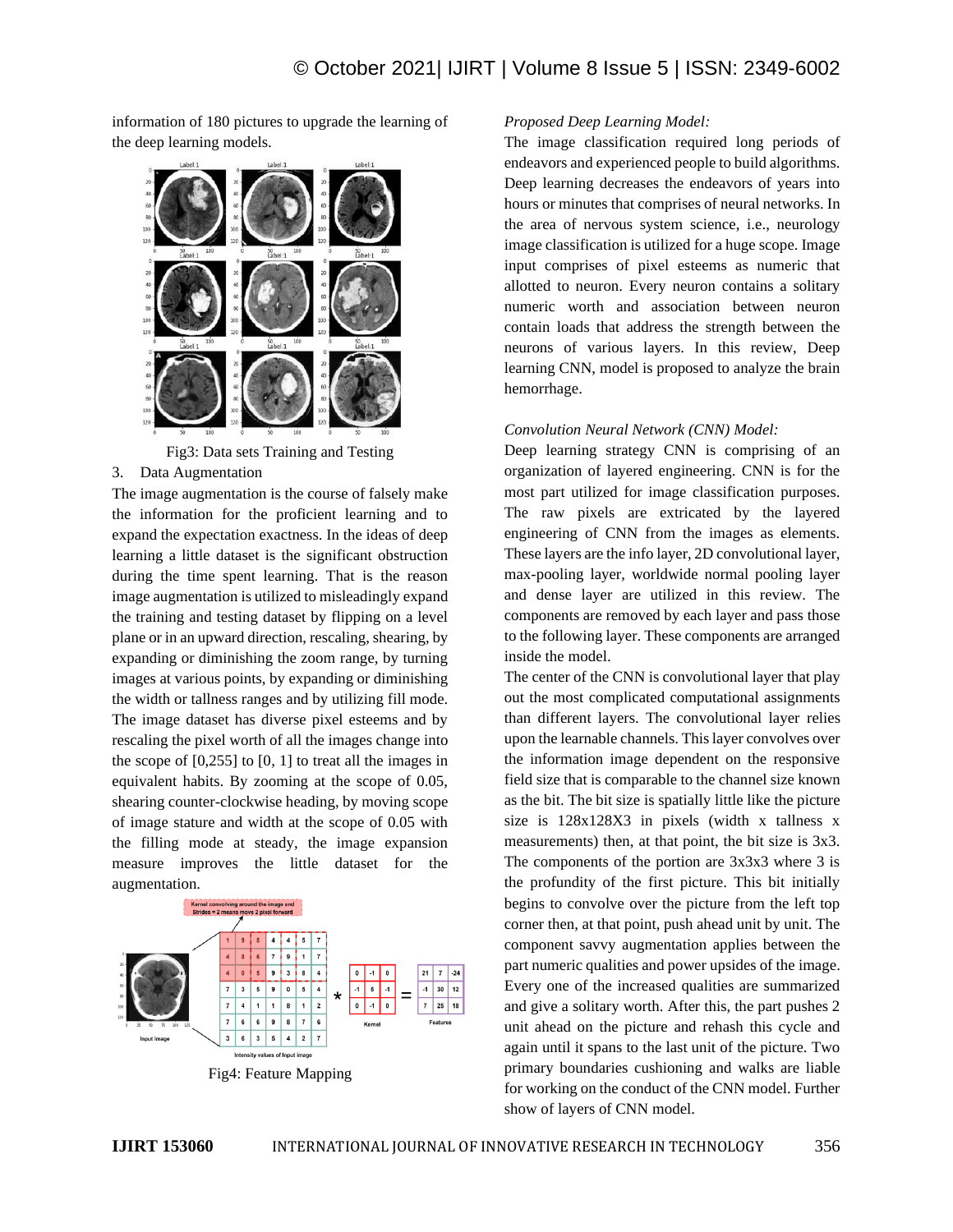# *1. CNN Layered Architecture:*

The preprocessing stage improves the CT filter image dataset for the CNN model to order brain hemorrhage in effective habits. In the wake of preprocessing CNN model applied on the dataset for the preparation and learning measure. As a matter of first importance convolutional 2D layer extricate the elements from the info picture by convolving the 3x3 piece on the picture. By performing network augmentation activities, the bit esteems increased by the pixel upsides of the picture then, at that point, summarized the qualities and pushing 2 steps ahead on the other hand summarized the worth with the past one and utilize this single summarized esteem as an element map.

The convolutional 2D layer relies upon the enactment work ReLU [50], Strides and Dropout rate. The steps control the development of the piece that is equivalent to 2. The initiation work ReLU managing the inclination plunge by plays out the thresholding system on the network duplicated the added worth of the convolutional layer. It changes over the qualities into nothing on the off chance that it is lesser, zero. The steps and ReLU help the calculation and learning pace of the model however also increment the odds of overfitting. There is dropout used to lessen the odds of the overfitting and further develop the exactness rate as indicated by the precise forecasts.

Then, at that point, by utilizing these boundaries, the convolutional 2D layer creates the yield include guide of 64x64x32. The element map that is produced by the convolutional 2D layer passes to the following Max Pooling layer that utilized for the down-examining by convolving its own piece around the element guide and concentrate the most extreme worth. It utilizes the dimensionality decrease strategy to lessen the spatial size to increment computational force and furthermore managing the overfitting issue. It down examples the element guide of the  $64x64x32$  to the  $32x32x32$  by utilizing the pool size  $= 2$ . It implies the pooling window is  $2x2$  to convolving around the element map and select the most extreme worth from it.

There are two arrangements of layers carried out comprises of convolutional 2D and Max pooling 2D layer as displayed which removes the elements and down-examples the provisions guide to 4x4x64. Then, at that point, the Global normal pooling layer comes straightaway. It additionally a dimensionality decrease strategy that produces the one component vector by extricating one element from each element map relating to the grouping classification. Then, at that point, this element vector straightforwardly passes to the thick layer. The thick layer by utilizing dropout the connection of the neurons plays out the order task productively.

*2. Padding:*

The convolutional layers kernel is convolving over the information picture in each channel that will totally decrease the measurement and spatial size. This reason the deficiency of data which speeds up the model however diminishes the precision of the outcomes. For saving the data and to accomplish higher precision brings about the arrangement cycle, it is important to get the element map in the wake of convolving the input image in its equivalent size with no data misfortune. By padding zero around the framework of the information picture power esteems will save the data. This padding of zero assists the bit with convolving around picture and produce element of careful spatial size of unique information network.

*3. Strides:*

Strides are dealing with the development of the bit convolving over input image. On the off chance that step is equivalent to 1, it implies part move each pixel in turn. On the off chance that it is 2, it implies push 2 pixels ahead at a time over the image as displayed. The portion is in the red concealed box that was skimming over power upsides of the information picture and red spotted lines shows the development of the bit by the steps.

*4. Activation Layer:*

Neural Network utilized initiation capacities to deal with the given information through inclination preparing by utilizing slope plummet in which yield created for neural organizations from information that contain boundaries.

The actuation capacities in the neural organization utilized for the calculation of the weighted aggregate predispositions and data sources. Neuron must be terminated or not, chose dependent on this calculation. The significant motivation behind the initiation work is to change over input straight signals into nonlinear yield flags that are effectively differentiable. Something else, during the course of backpropagation of neural organizations, direct capacities cannot work.

*Rectified Linear Unit (ReLu):*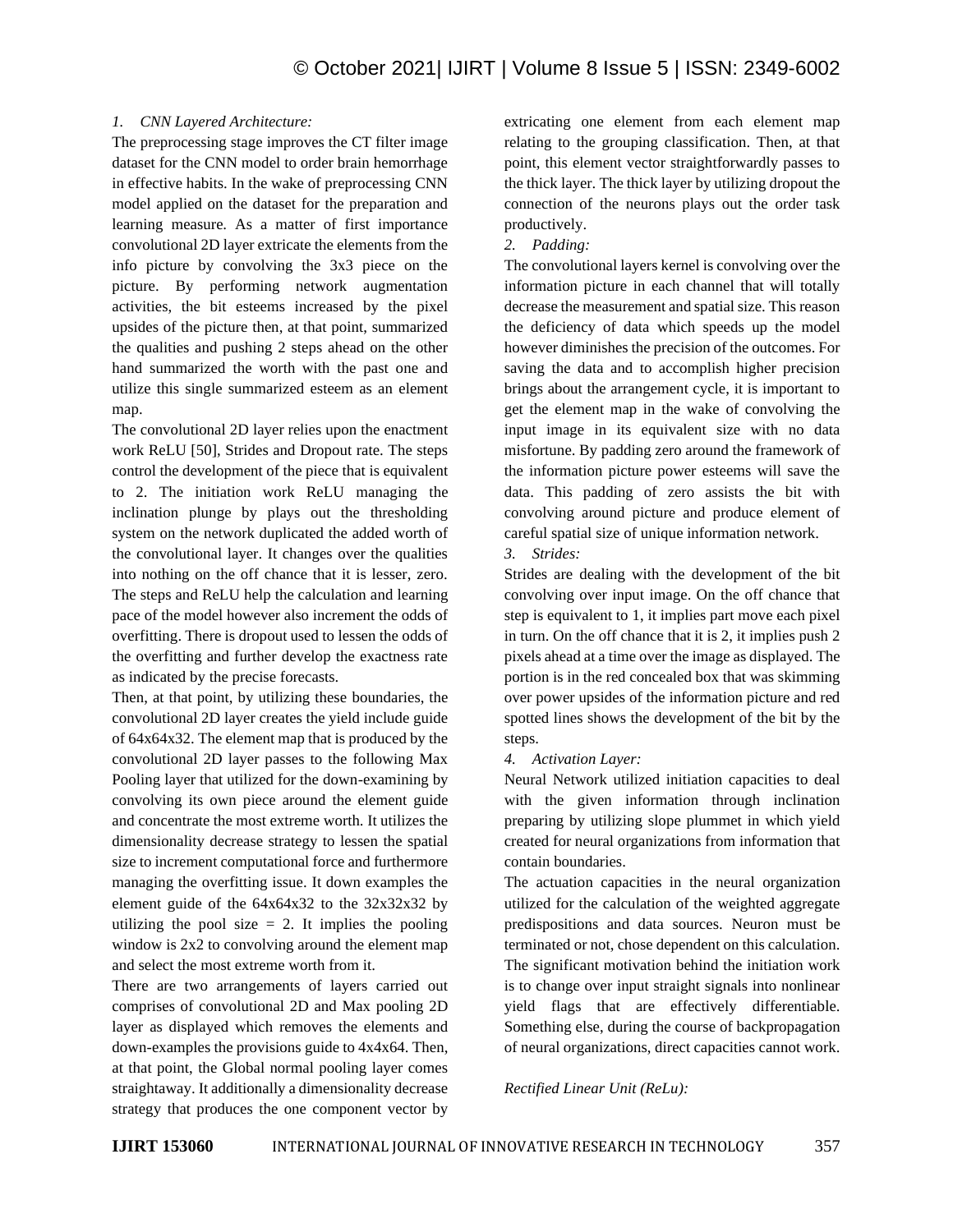The ReLU is the enactment work in neural organization models that is ordinarily utilized for the secret layers of the model. It is a non-straight capacity that was almost introduced as a direct capacity. The properties of straight capacity made this actuation work easy to advance among inclination drop. The ReLU actuation made models to learn quicker and gives better execution by defeats the issues of evaporating slope. The ReLU order layer learning on the weight boundaries through backpropagation that set every component worth to nothing assuming it is less, zero by playing out the edge interaction. The significant benefit of ReLU enactment work is to support the computational force of the profound learning models however increment the dangers of overfitting. The dropout method is utilized with ReLU enactment capacity to decrease the impacts of overfitting that works on the presentation of the CNN model.

# *5. Max Pooling Layer:*

The most widely recognized component of CNN is pooling. The principle point of pooling is to amass the provisions from the guides produced by convolving the piece over the information picture. The discretization interaction dependent on examining referred to as Max pooling and utilized as a down inspecting strategy in CNN. The maximum pooling down example the information picture by applying a dimensionality decrease measure. It diminishes the spatial size of the portrayal to decrease the computational expense and managing overfitting measure by lessening the quantity of boundaries and introducing a theoretical type of portrayal. Max pooling part convolve over the sub locales of the guides and gives the most extreme worth as a yield. The course of max pooling is shown. There are four sub locales, as a yield greatest number is chosen from each sub district and decreases the dimensionality.



# Fig5: Max pooling layer

*6. Global Average Pooling 2D Layer:*

The worldwide normal pooling layer is the dimensionality decrease technique that diminishes the overfitting prospects by lessening the portrayal of boundaries and calculation in the model. The fundamental reason for this layer is to make one component map for each relating class of the characterization task than get the total of each element map through coming about vector that straightforwardly took care of into the thick layer. *7. Dense Layer:*

The engineering of the thick layer is otherwise called a completely associated layer since neurons are completely associated in this layer to the initiation of the past layers. The convolutional and max-pooling layers produce various provisions that are utilized by the thick layer for the arrangement of the contribution from the different class. The learning and grouping measure upgraded when the blend of provisions gives better outcomes. The condition 9 appearance the framework duplication:

# *8. Dropout Layer:*

Dropout is for the most part a regularization work that forestalls the method involved with overfitting that happen during the time spent preparing of the model. At the point when numerous neurons of the profound learning model identify a similar component is called co-adaption. To diminish the impacts of co-adaption, it drops the hubs haphazardly to disengage the associations at the completely associated layer by setting the relating enactment capacity to 0 worth. The dropout rate is set to 0.4 in this examination with ReLU enactment capacity to lessen the overfitting impacts and to upgrade the presentation of CNN model.

# III.RESULTS AND DISCUSSION

The fundamental goals are to upgrade the preparation of deep learning models, forecast speed and execution of the characterization cycle. It identifies the patient has the brain hemorrhage or not by utilizing the 200 CT filter image dataset.

The image augmentation techniques are utilized to expand the dataset from 180 preparing pictures to 1000 pictures, deep learning model CNN, cross breed model is utilized for ID of brain hemorrhage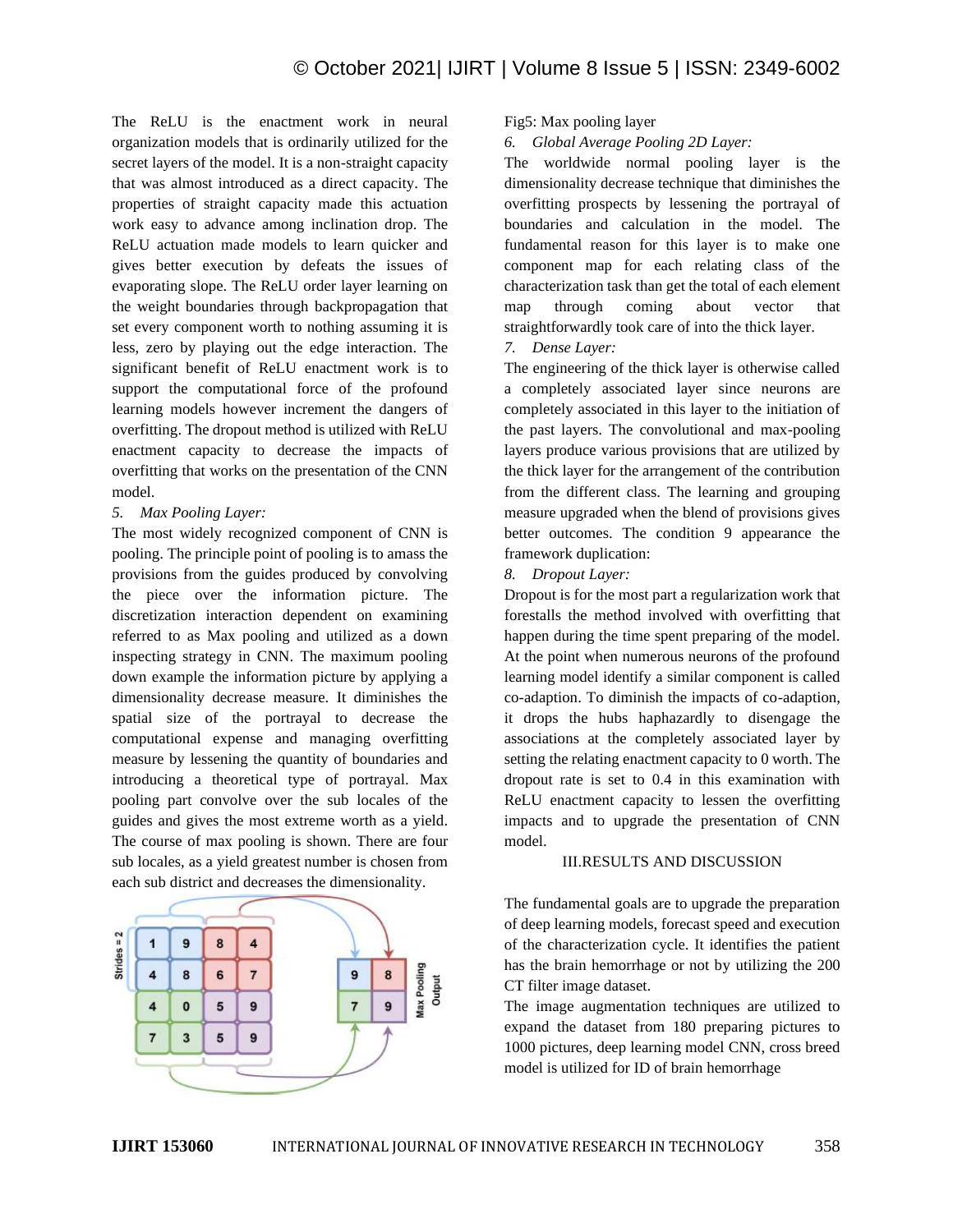

Fig6: Result and Analysis

The clinical field needs more focus on the judgments since one bogus analyze could be the passing of the patient. Subsequently in the proposed study, the case wherein a patient has mind discharge in real yet CNN model predicts it non-cerebrum drain that needs more fixation.



Fig7: The validation of the training phase of the CNN model in terms of accuracy



Fig8: The validation of the training phase of the CNN model in terms of loss

## IV.CONCLUSION

The image augmentation is embraced to build the quantity of the preparation dataset from 180 to 1000 images. The tests are done with adjusted and imbalanced dataset. The principal test stage executed with the fair dataset in which mind discharge and noncerebrum drain classes are in equivalent numbers. The 95% precision accomplished with adjusted dataset utilizing CNN model that shows the deficiency of one life in light of the fact that the CNN model focuses on the bogus adverse outcomes mean the patient has cerebrum discharge in real yet CNN model predicts it non-mind drain. To take out all bogus negative cases, the second period of the investigations accomplished by misbalancing the dataset. In this way, the proposed model can determine the cerebrum discharge precisely to have quick speed and can help to save valuable lives by anticipating with 100% exactness rate. The picture division will be considered as a future work on the grounds that the shading detachment through division will expand the districts of interior draining in CT filter all the more explicitly

## **REFERENCES**

- [1] Q. Ke, J. Liu, M. Bennamoun, S. An, F. Sohel, and F. Boussaid, Computer vision for humanmachine interaction. Elsevier Ltd, 2018.
- [2] "Fast Convolutional Neural Network Training Using Selective Data Sampling: Application to Hemorrhage Detection in Color Fundus Images," IEEE Transactions on Medical Imaging, vol. 35, no. 5, pp. 1273–1284, 2016.